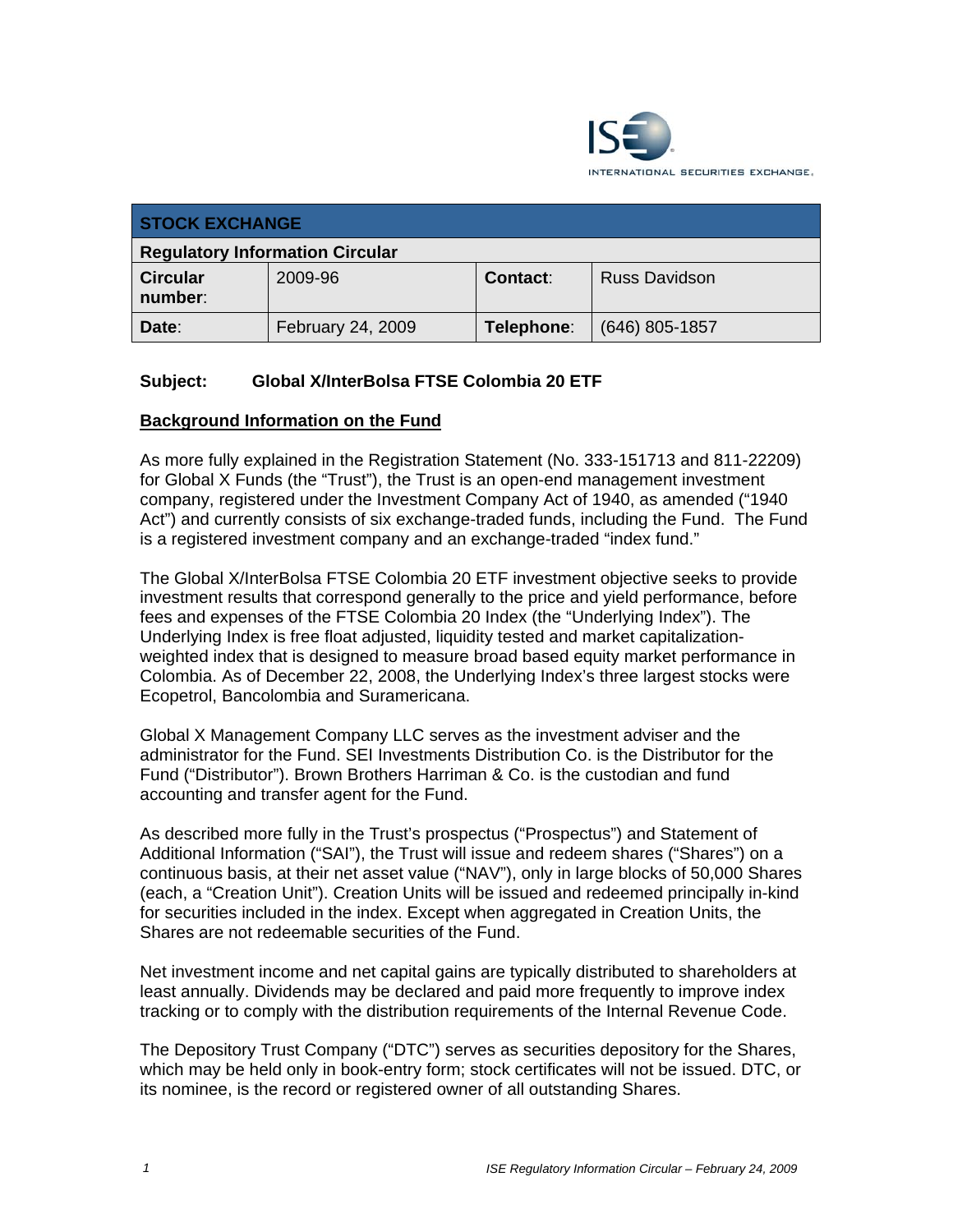The NAV per Share of the Fund will be determined as of the close of trading (normally, 4:00 p.m. Eastern Standard Time ("ET")) on each day that the New York Stock Exchange ("NYSE") is open for business (a "Business Day"). NAV is calculated by dividing the value of the net assets of a Fund (i.e., the total value of its assets less all liabilities) by the total number of Shares of the Fund outstanding. NAV will be available from the Distributor and is also available to National Securities Clearing Corporation ("NSCC") participants through data made available from NSCC.

The Trust's registration statement describes the various fees and expenses for the Fund's Shares. For a more complete description of the Fund and the Index, visit www.globalxfunds.com.

# **Principal Risks**

Interested persons are referred to the Prospectus for a description of risks associated with an investment in the Shares. These risks include the risk that a Fund's return may not match the return of its index for a number of reasons including the incursion by a Fund of operating expenses and costs not applicable to its index. In addition, as noted in the Prospectus, the Shares may trade at market prices that may differ from their NAV. The NAV of the Shares will fluctuate with changes in the market value of the Fund's holdings. The market prices of the Shares will fluctuate in accordance with changes in NAV as well as the supply and demand for the Shares on the Exchange.

## **Exchange Rules Applicable to Trading in the Shares**

The Shares are considered equity securities, thus rendering trading in the Shares subject to the Exchange's existing rules governing the trading of equity securities.

# **Trading Hours**

Trading in the Shares on ISE is on a UTP basis and is subject to ISE equity trading rules. The Shares will trade from 8:00 a.m. until 8:00 p.m. Eastern Time. Equity EAMs trading the Shares during the Extended Market Sessions are exposed to the risk of the lack of the calculation or dissemination of underlying index value or intraday indicative value ("IIV"). For certain derivative securities products, an updated underlying index value or IIV may not be calculated or publicly disseminated in the Extended Market hours. Since the underlying index value and IIV are not calculated or widely disseminated during Extended Market hours, an investor who is unable to calculate implied values for certain derivative securities products during Extended Market hours may be at a disadvantage to market professionals.

# **Trading Halts**

ISE will halt trading in the Shares of a Trust in accordance with ISE Rule 2101(a)(2)(iii). The grounds for a halt under this Rule include a halt by the primary market because it stops trading the Shares and/or a halt because dissemination of the IIV or applicable currency spot price has ceased, or a halt for other regulatory reasons. In addition, ISE will stop trading the Shares of a Trust if the primary market de-lists the Shares.

## **Delivery of a Prospectus**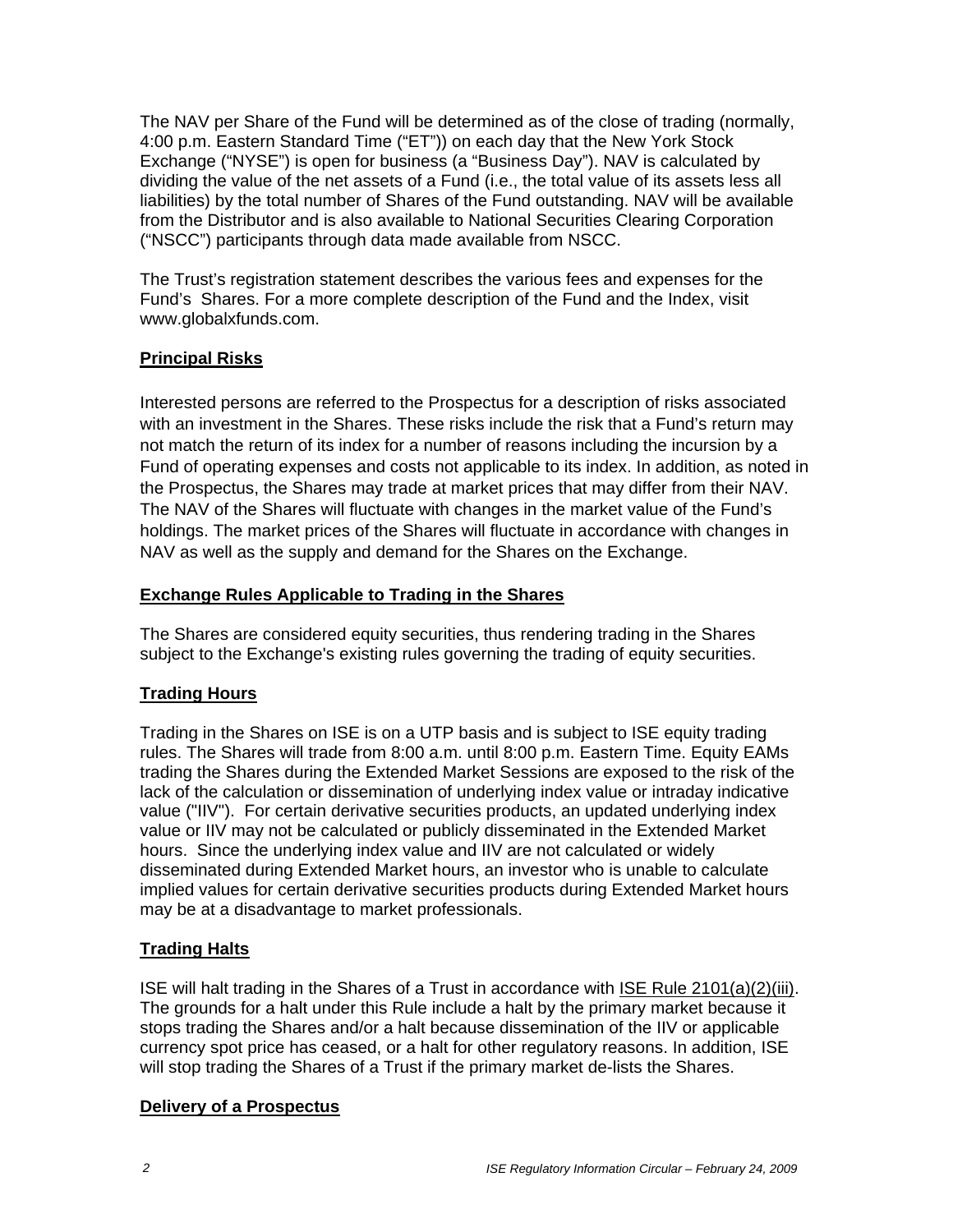Pursuant to federal securities laws, investors purchasing Shares must receive a prospectus prior to or concurrently with the confirmation of a transaction. Investors purchasing Shares directly from the Fund (by delivery of the Deposit Amount) must also receive a prospectus.

Prospectuses may be obtained through the Distributor or on the Fund's website. The Prospectus does not contain all of the information set forth in the registration statement (including the exhibits to the registration statement), parts of which have been omitted in accordance with the rules and regulations of the SEC. For further information about the Fund, please refer to the Trust's registration statement.

### **Exemptive, Interpretive and No-Action Relief Under Federal Securities Regulations**

The Commission has issued letters (the "No-Action Letters") granting exemptive, interpretive and no-action relief from certain provisions of and rules under the Securities Exchange Act of 1934 for exchange-traded funds listed and traded on a registered national securities exchange that meet certain criteria. The Funds qualify for the relief granted in the No-Action Letters, a description of which follows.

### **Regulation M Exemptions**

Generally, Rules 101 and 102 of Regulation M prohibit any "distribution participant" and its "affiliated purchasers" from bidding for, purchasing, or attempting to induce any person to bid for or purchase any security which is the subject of a distribution until after the applicable restricted period, except as specifically permitted in Regulation M. The provisions of the Rules apply to underwriters, prospective underwriters, brokers, dealers, and other persons who have agreed to participate or are participating in a distribution of securities.

The Commission issued a No-Action Letter by which persons participating in a distribution of shares of a fund may engage in secondary market transactions in such shares during their participation in such a distribution, despite the requirements of from Rule 101 under Regulation M. In addition, the SEC has permitted persons who may be deemed to be participating in the distribution of shares of a fund (i) to purchase securities for the purpose of purchasing creation unit aggregations of fund shares and (ii) to tender securities for redemption in Creation Unit Aggregations. Further, the Commission has clarified that the tender of fund shares to the Fund for redemption does not constitute a bid for or purchase of any of the Funds' securities during the restricted period of Rule 101. The Commission has issued a No-Action Letter to paragraph (e) of Rule 102 under Regulation M which allow the redemption of fund shares in creation unit aggregations during the continuous offering of shares.

## **Customer Confirmations for Creation or Redemption of Fund Shares (SEC Rule 10b-10)**

Broker–dealers who handle purchases or redemptions of Fund shares in Creation Units for customers will be permitted to provide such customers with a statement of the number of Creation Unit Aggregations created or redeemed without providing a statement of the identity, number and price of shares of the individual securities tendered to the Fund for purposes of purchasing creation unit aggregations ("Deposit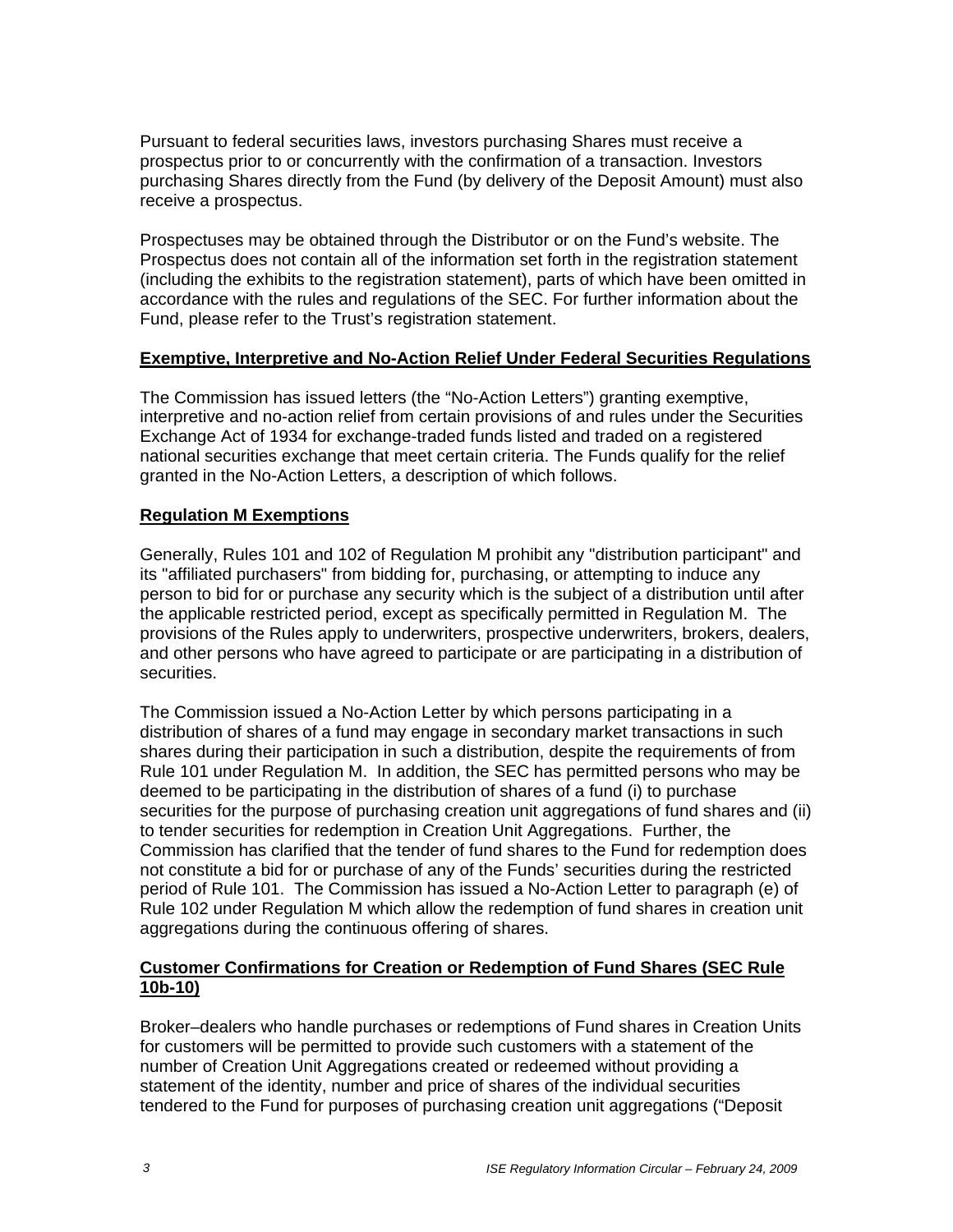Securities") or the identity, number and price of shares to be delivered by the Trust to the redeeming holder ("Redemption Securities"). The composition of the securities required to be tendered to the Fund for creation purposes and of the securities to be delivered on redemption will be disseminated each business day and will be applicable to requests for creations or redemption, as the case may be, on that day. This exemptive relief under Rule 10b-10 with respect to creations and redemptions is subject to the following conditions:

- 1) Confirmations to customers engaging in creations or redemptions must state that all information required by Rule 10b-10 will be provided upon request;
- 2) Any such request by a customer for information required by Rule 10b-10 will be filed in a timely manner, in accordance with Rule 10b-10(c);
- 3) Except for the identity, number and price of shares of the component securities of the Deposit Securities and Redemption Securities, as described above, confirmations to customers must disclose all other information required by Rule 10b-10(a).

## **SEC Rule 14e-5**

The Commission has permitted any person acting as a dealer-manager of a tender offer for a component security of fund (1) to redeem fund shares in creation unit aggregations from the issuer that may include a security subject to such tender offer and (2) to purchase fund shares during such tender offer. In addition, a No-Action has been issued under Rule 14e-5 states that if a brokerdealer acting as a dealer-manager of a tender offer for a security of the Fund purchases or arranges to purchase such securities in the secondary market for the purpose of tendering such securities to purchase one or more creation unit aggregations of shares, it must be made in conformance with the following:

- i. such bids or purchases are effected in the ordinary course of business, in connection with a basket of 20 or more securities in which any security that is the subject of a distribution, or any reference security, does not comprise more than 5% of the value of the basket purchased; or
- ii. purchases are effected as adjustments to such basket in the ordinary course of business as a result of a change in the composition of the underlying index; and
- iii. such bids or purchases are not effected for the purpose of facilitating such tender offer.

## **Section 11(d)(1); SEC Rules 11d1-1 and 11d1-2**

Section 11(d)(1) of the Act generally prohibits a person who is both a broker and a dealer from effecting any transaction in which the broker-dealer extends credit to a customer on any security which was part of a new issue in the distribution of which he participated as a member of a selling syndicate or group within thirty days prior to such transaction. The Commission has clarified that Section 11(d)(1) does not apply to broker-dealers that are not authorized participants (and, therefore, do not create creation unit aggregations) that engage in both proprietary and customer transactions in shares of a fund in the secondary market, and for broker-dealer authorized participants that engage in creations of creation unit aggregations. This relief is subject to specific conditions, including the condition that such broker-dealer (whether or not an authorized participant) does not, directly or indirectly, receive from the fund complex any payment, compensation or other economic incentive to promote or sell the shares of a fund to persons outside the fund complex, other than non-cash compensation permitted under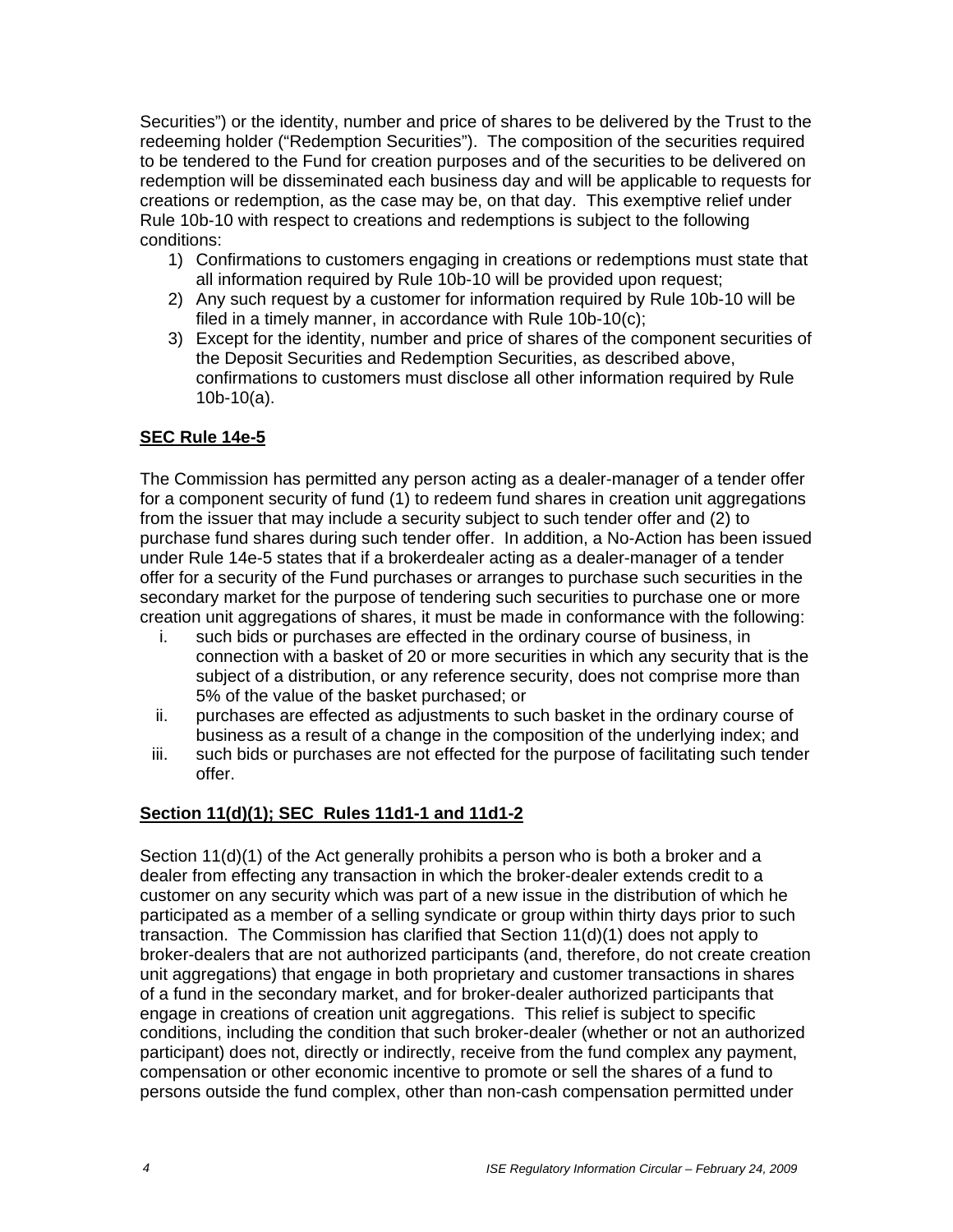NASD Rule 2830 (I)(5)(A), (B) or (C). See letter dated November 22, 2005 from Brian A Bussey, Assistant Chief Counsel, SEC Division of Market Regulation, to Barclays Global Investors, N.A., dated November 22, 2005. The Commission has issued a No-Action Letter under Section 11(d)(1) of the Act states that broker-dealers may treat shares of a fund, for purposes of Rule 11d1-2, as "securities issued by a registered open-end investment company as defined in the Investment Company Act" and thereby extend credit or maintain or arrange for the extension or maintenance of credit on shares that have been owned by the persons to whom credit is provided for more than 30 days, in reliance on the exemption contained in the rule.

### **SEC Rule 15c1-5 and 15c1-6**

The Commission has issued a No-Action letter with respect to Rule 15c1-5 and Rule 15c1-6 as to the required disclosure of control by a broker or dealer with respect to creations and redemptions of fund shares and secondary market transactions therein.

**This Regulatory Information Circular is not a statutory Prospectus. Equity EAMs should consult the Trust's Registration Statement, SAI, Prospectus and the Fund's website for relevant information.**